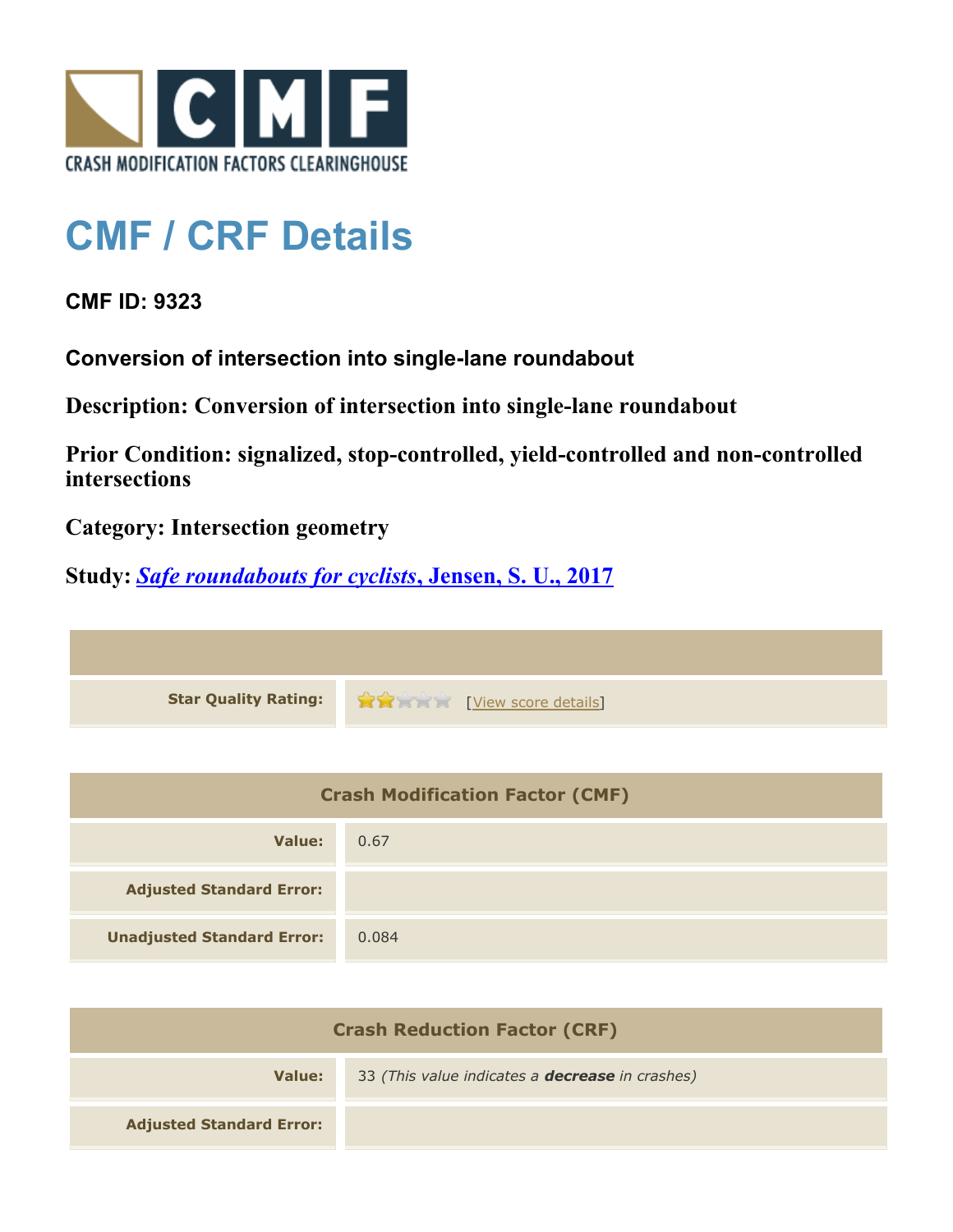| <b>Applicability</b>       |                   |
|----------------------------|-------------------|
| <b>Crash Type:</b>         | Other             |
| <b>Crash Severity:</b>     | All               |
| <b>Roadway Types:</b>      | Not specified     |
| <b>Number of Lanes:</b>    |                   |
| <b>Road Division Type:</b> | All               |
| <b>Speed Limit:</b>        | 40km/h to 130km/h |
| <b>Area Type:</b>          | Urban             |
| <b>Traffic Volume:</b>     |                   |
| <b>Time of Day:</b>        | All               |

## *If countermeasure is intersection-based*

| <b>Intersection Type:</b>         | Roadway/roadway (not interchange related) |
|-----------------------------------|-------------------------------------------|
| <b>Intersection Geometry:</b>     | No values chosen.                         |
| <b>Traffic Control:</b>           | Not specified                             |
| <b>Major Road Traffic Volume:</b> |                                           |
| <b>Minor Road Traffic Volume:</b> |                                           |

| <b>Development Details</b>      |  |
|---------------------------------|--|
| <b>Date Range of Data Used:</b> |  |
| <b>Municipality:</b>            |  |
| State:                          |  |